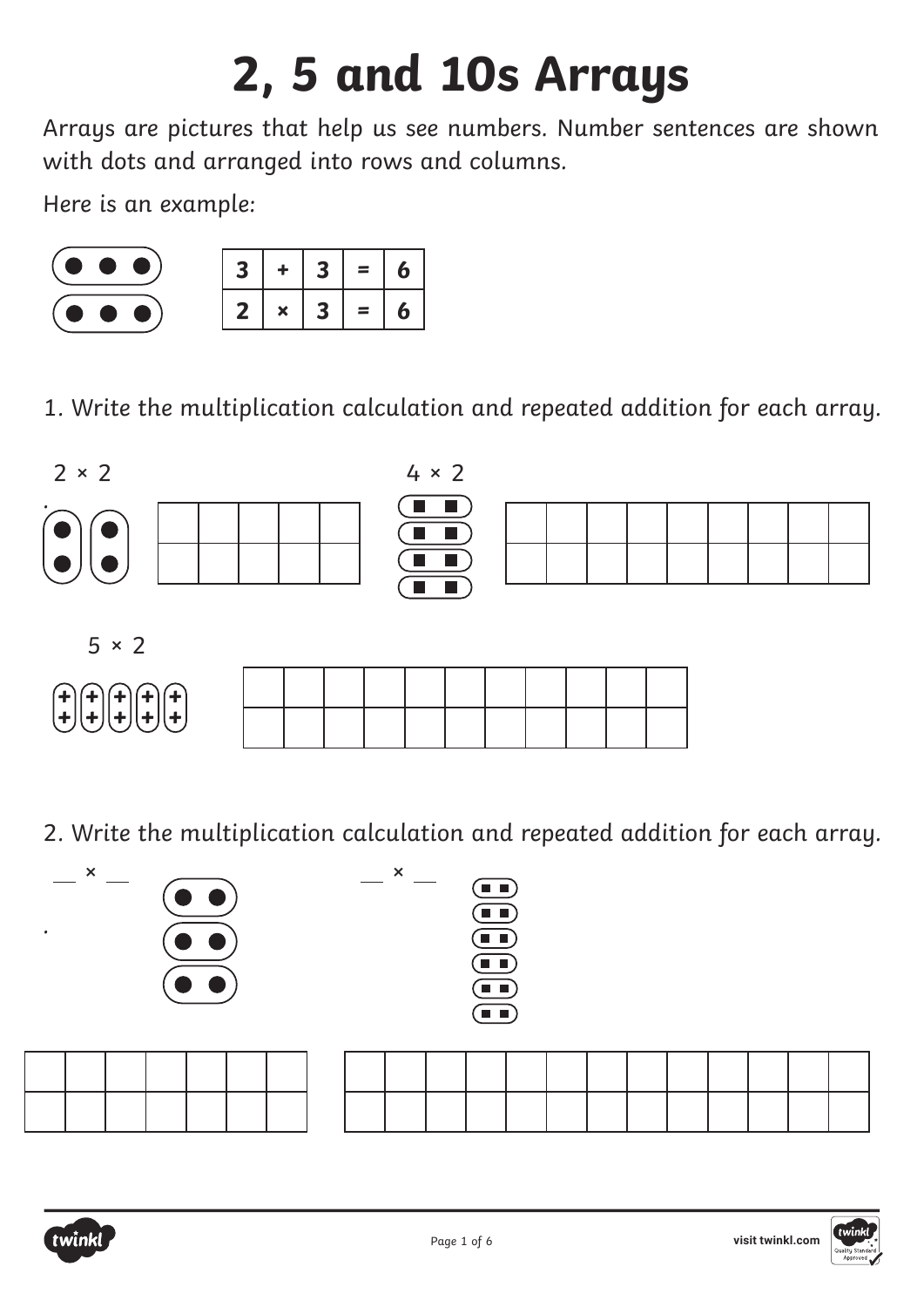3. Samir and Iyla are writing number sentences for this array.

$$
\begin{array}{c}\n\bullet \bullet \bullet \bullet \bullet \bullet \bullet \bullet \\
\bullet \bullet \bullet \bullet \bullet \bullet \bullet \\
\hline\n\end{array}\n\qquad\n\begin{array}{c}\n8 + 2 = 16 \\
\hline\n\end{array}\n\qquad\n\begin{array}{c}\n8 + 8 = 16 \\
\hline\n\end{array}\n\qquad\n\begin{array}{c}\n\end{array}\n\qquad\n\begin{array}{c}\n\end{array}\n\qquad\n\begin{array}{c}\n\end{array}\n\qquad\n\begin{array}{c}\n\end{array}\n\qquad\n\begin{array}{c}\n\end{array}\n\qquad\n\begin{array}{c}\n\end{array}\n\qquad\n\begin{array}{c}\n\end{array}\n\qquad\n\begin{array}{c}\n\end{array}\n\qquad\n\begin{array}{c}\n\end{array}\n\qquad\n\begin{array}{c}\n\end{array}\n\qquad\n\begin{array}{c}\n\end{array}\n\qquad\n\begin{array}{c}\n\end{array}\n\qquad\n\begin{array}{c}\n\end{array}\n\qquad\n\begin{array}{c}\n\end{array}\n\qquad\n\begin{array}{c}\n\end{array}\n\qquad\n\begin{array}{c}\n\end{array}\n\qquad\n\begin{array}{c}\n\end{array}\n\qquad\n\begin{array}{c}\n\end{array}\n\qquad\n\begin{array}{c}\n\end{array}\n\qquad\n\begin{array}{c}\n\end{array}\n\qquad\n\begin{array}{c}\n\end{array}\n\qquad\n\begin{array}{c}\n\end{array}\n\qquad\n\begin{array}{c}\n\end{array}\n\qquad\n\begin{array}{c}\n\end{array}\n\qquad\n\begin{array}{c}\n\end{array}\n\qquad\n\begin{array}{c}\n\end{array}\n\qquad\n\begin{array}{c}\n\end{array}\n\qquad\n\begin{array}{c}\n\end{array}\n\qquad\n\begin{array}{c}\n\end{array}\n\qquad\n\begin{array}{c}\n\end{array}\n\qquad\n\begin{array}{c}\n\end{array}\n\qquad\n\begin{array}{c}\n\end{array}\n\qquad\n\begin{array}{c}\n\end{array}\n\qquad\n\begin{array}{c}\n\end{array}\n\qquad\n\begin{array}{c}\n\end{array}\n\qquad\n\begin{array}{c}\n\end{array}
$$

Who do you agree with? Why?

4. The value of an array is 10. What could the array be?

Draw 3 possible arrays to show this. Write the repeated addition and the multiplication calculation for each array.



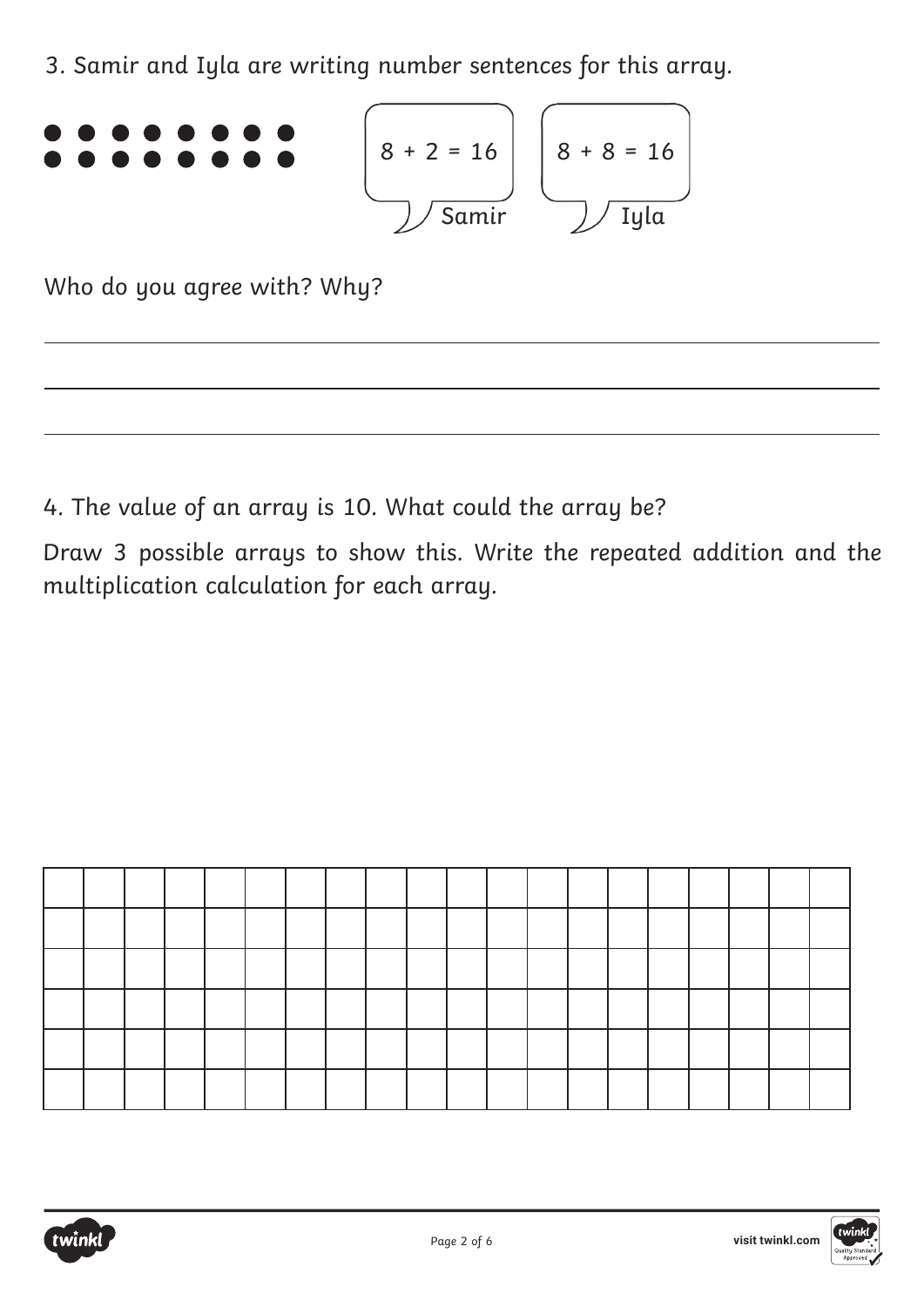

6. Write the repeated addition and multiplication calculation for each array.





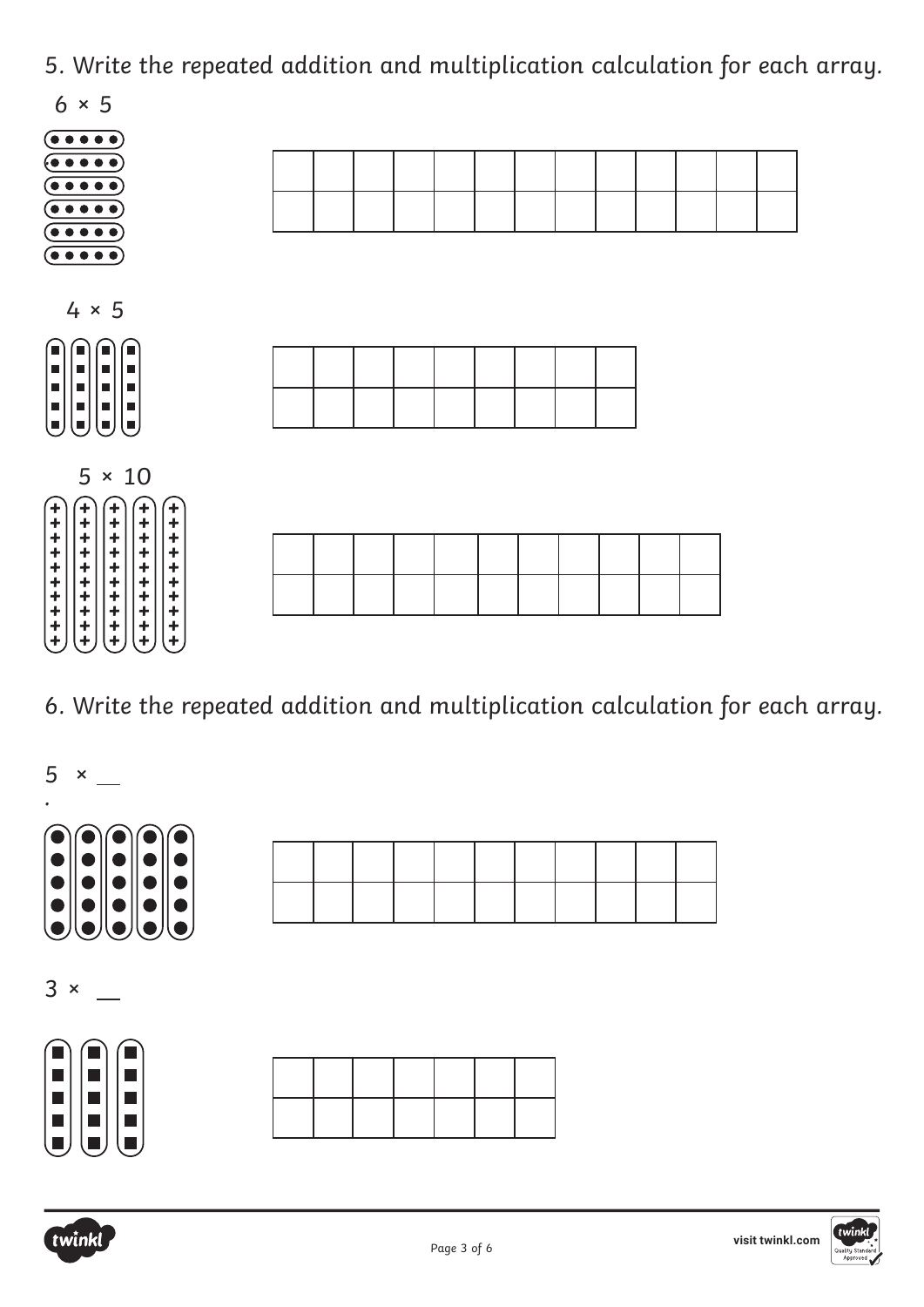7. Alfie and Sofia are both drawing arrays to show  $4 + 4 + 4 + 4 + 4 = 20$ or  $5 \times 4 = 20$ .



Who do you think has drawn the correct array? Why?

8. The value of an array is 20. What could the array be?

Draw 3 possible arrays to show this and write the repeated addition and the multiplication calculation for each array.



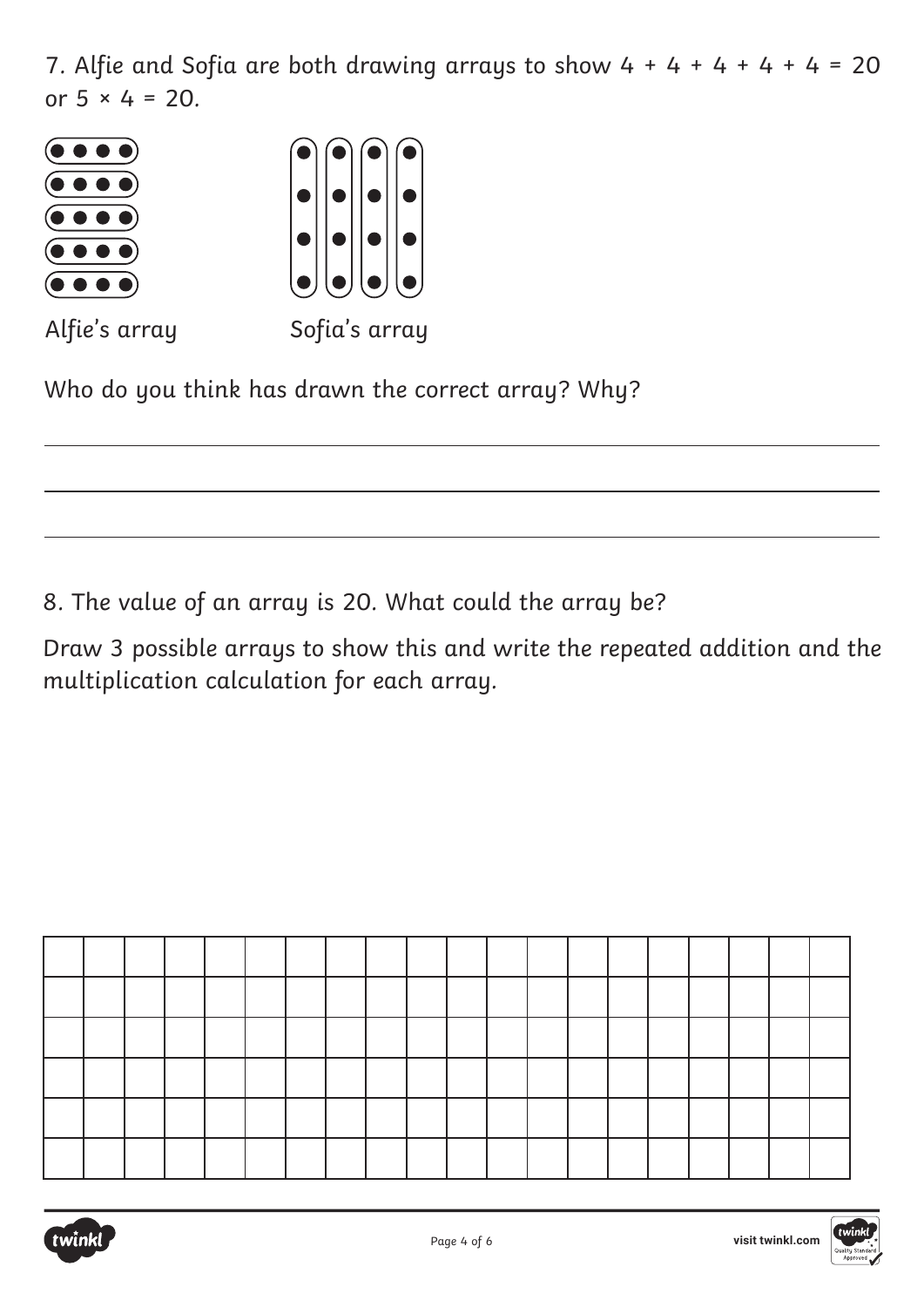

10. Write the repeated addition and multiplication calculation for each array.





**+ + + + + + + + + +**

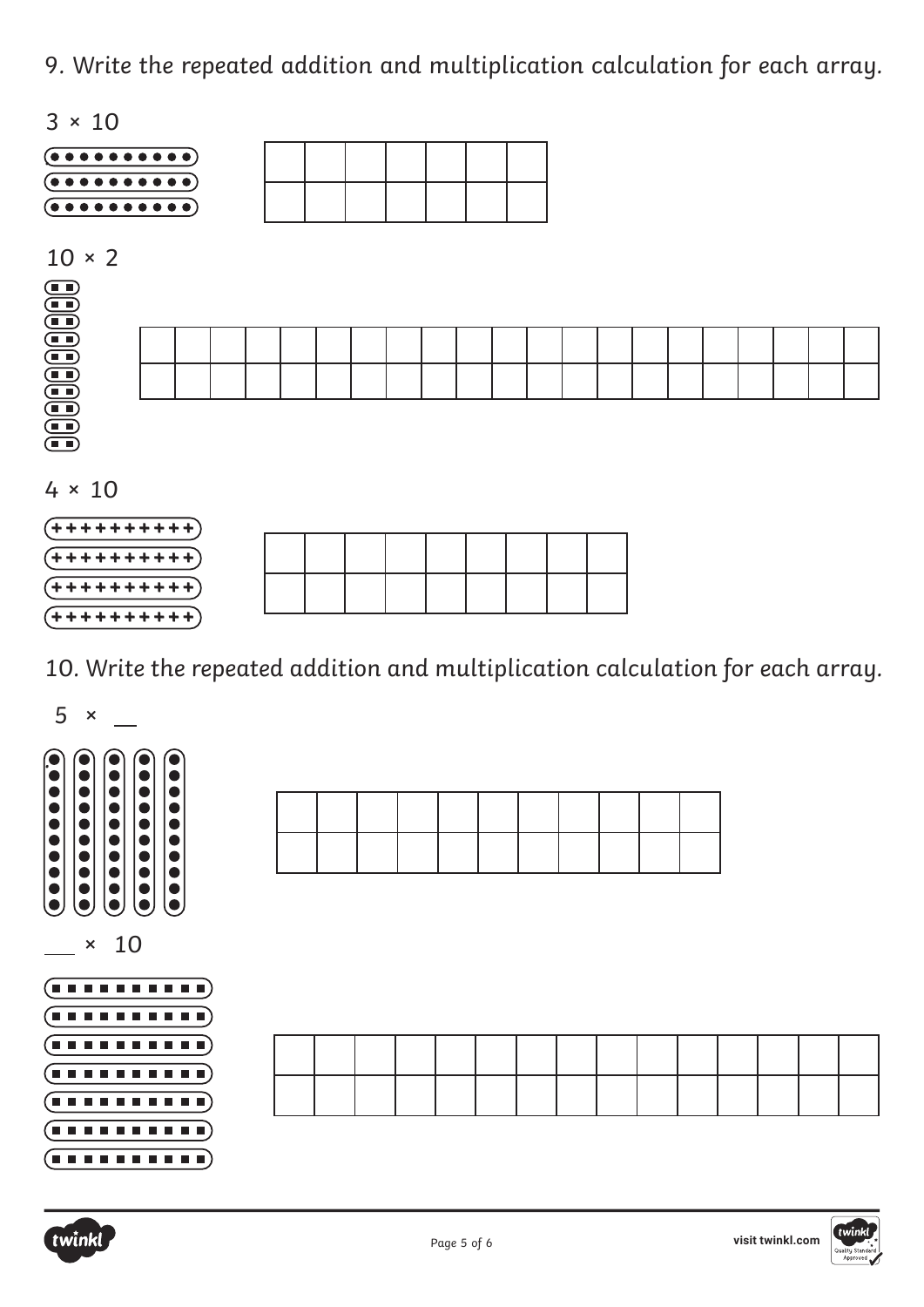11. Elsie and Arthur are drawing an array for this number sentence:  $10 + 10 + 10 + 10 = 40$ 



Who do you agree with? Why?

12. The value of an array is 30. What could the array be?

Draw 2 possible arrays to show this and write the repeated addition and the multiplication calculation for each array.



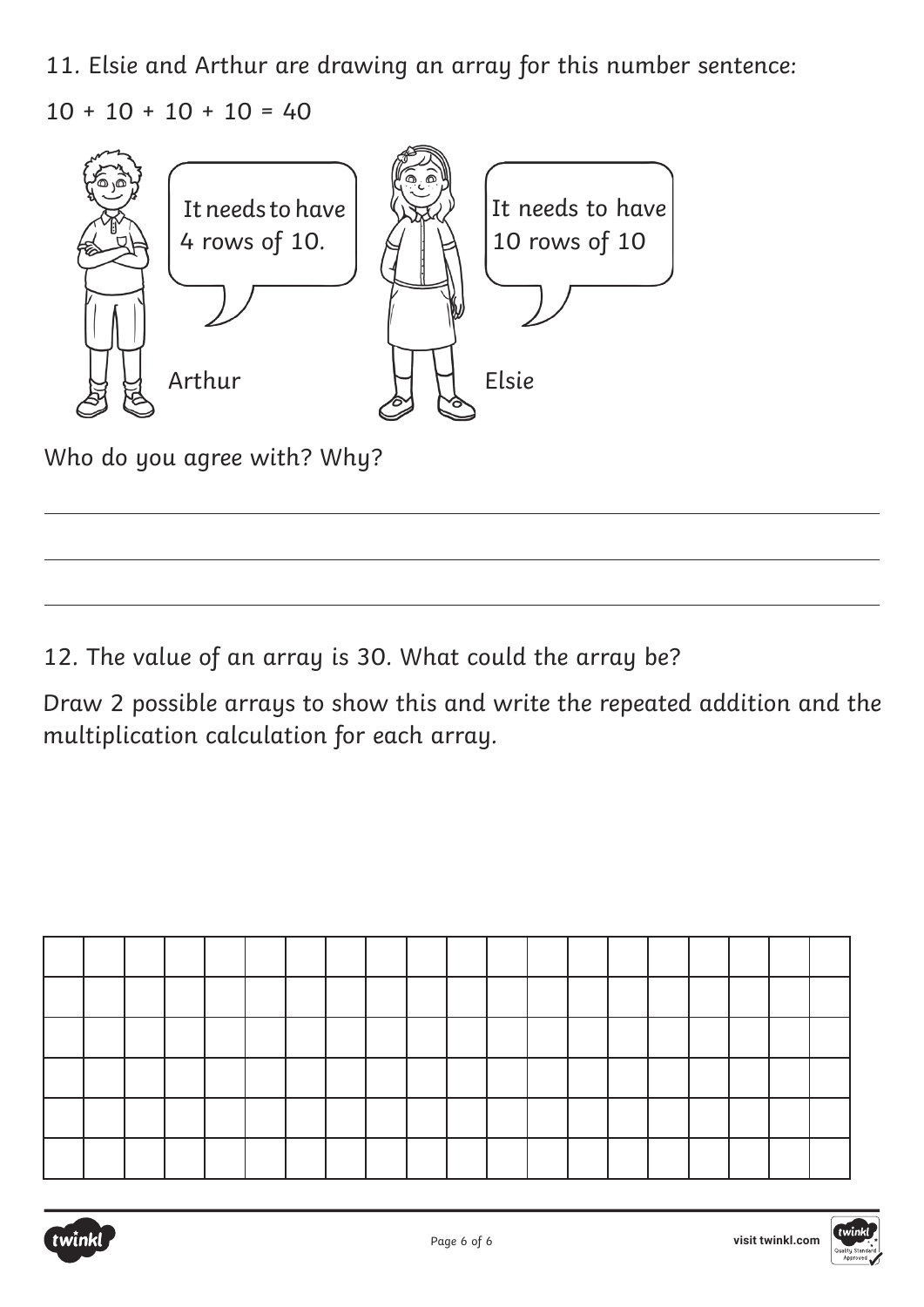## **2, 5 and 10s Arrays - Answers**

1. Write the repeated addition and multiplication calculation for each array.

| $2 + 2 = 4$      | $2 + 2 + 2 + 2 = 8$ | $2 + 2 + 2 + 2 + 2 = 10$ |
|------------------|---------------------|--------------------------|
| $2 \times 2 = 4$ | $4 \times 2 = 8$    | $5 \times 2 = 10$        |

2. Write the repeated addition and multiplication calculation for each array.

 $2 + 2 + 2 = 6$  $3 \times 2 = 6$ **2 + 2 + 2 + 2 + 2 + 2 = 12**  $6 \times 2 = 12$ 

3. Samir and Iyla are writing number sentences for the array.

Who do you agree with? **Iyla**

Why? **Because Iyla is explaining that 8 × 2 = 16.**

**Samir has added the number of rows and columns together to give him 16. But if Samir had double-checked his answer, he could have spotted his mistake that 8 + 2 doesn't equal 16.**

4. The value of an array is 10. What could the array be?

Draw 3 possible arrays to show this and write the repeated addition and the multiplication calculation for each array.

| 00000                    | $\left(\bullet\;\bullet\;\bullet\;\bullet\;\bullet\right)$<br>$\left(\bullet\bullet\bullet\bullet\bullet\right)$ | $(\bullet\,\bullet\,\bullet\,\bullet\,\bullet\,\bullet\,\bullet\,\bullet\,\bullet\,\bullet)$ |
|--------------------------|------------------------------------------------------------------------------------------------------------------|----------------------------------------------------------------------------------------------|
| $2 + 2 + 2 + 2 + 2 = 10$ | $5 + 5 = 10$                                                                                                     | $1 \times 10 = 10$                                                                           |
| $5 \times 2 = 10$        | $2 \times 5 = 10$                                                                                                |                                                                                              |

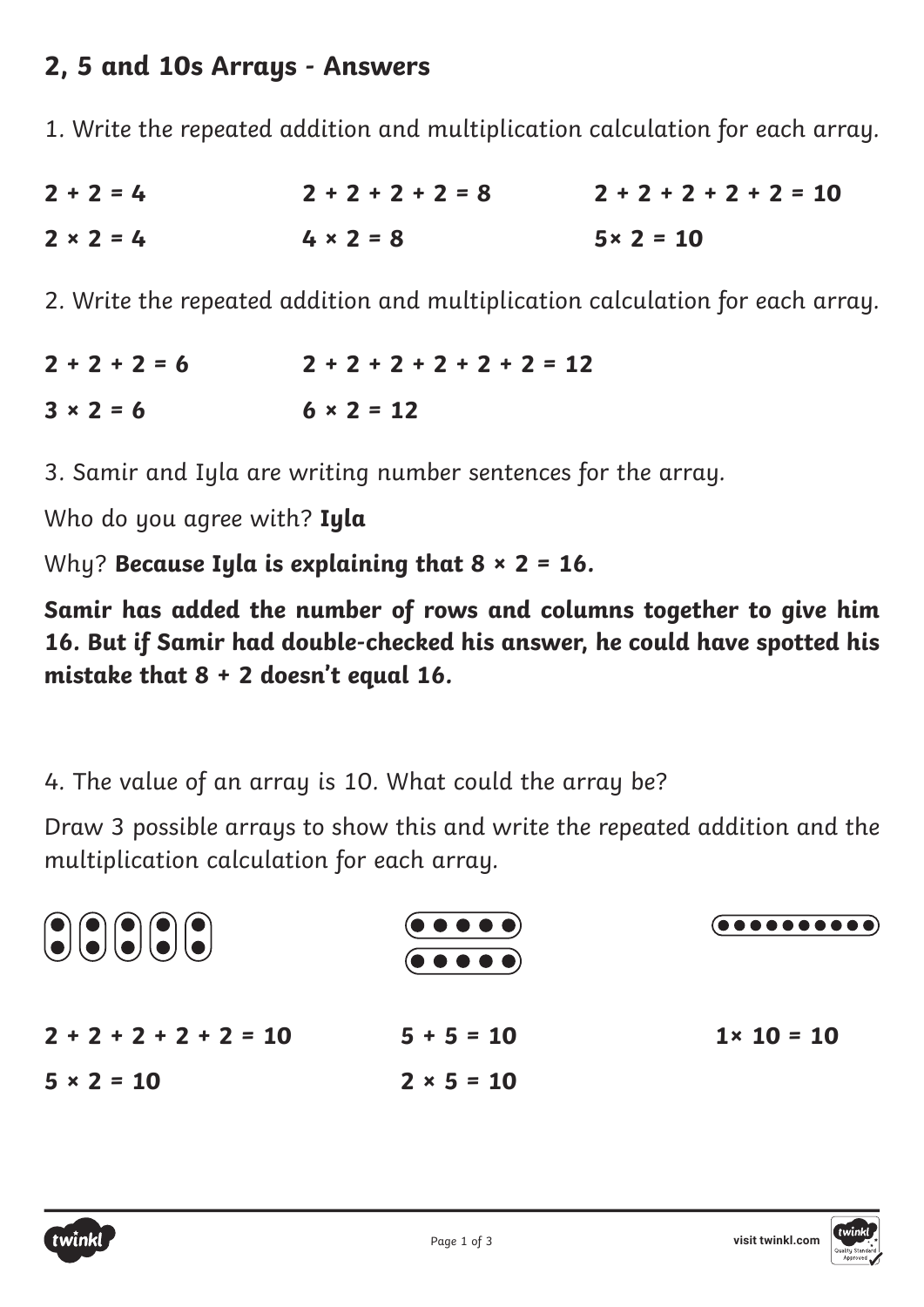**5 + 5 + 5 + 5 + 5 + 5 = 30 6 x 5 = 30 10 + 10 + 10 + 10 + 10 = 50 5 × 10 = 50**

**5 + 5 + 5 + 5 = 20 4 × 5 = 20**

6. Write the repeated addition and multiplication calculation for each array.

**5 + 5 + 5 + 5 + 5 = 25 5 × 5 = 25 5 + 5 + 5 = 15**  $3 \times 5 = 15$ 

7. Alfie and Sofia are both drawing arrays to show  $4 + 4 + 4 + 4 + 4 = 20$ or 5 × 4 = 20

Who do you think has drawn the correct array? **Alfie**

Why? **Alfie has shown 5 rows of 4, which is the same as 4 + 4 + 4 + 4 + 4 = 20 or 5 × 4 = 20. Sofia has shown 4 rows of 4 = 16.**

8. The value of an array is 20. What could the array be?

Draw 3 possible arrays to show this and write the repeated addition and multiplication calculation for each array.